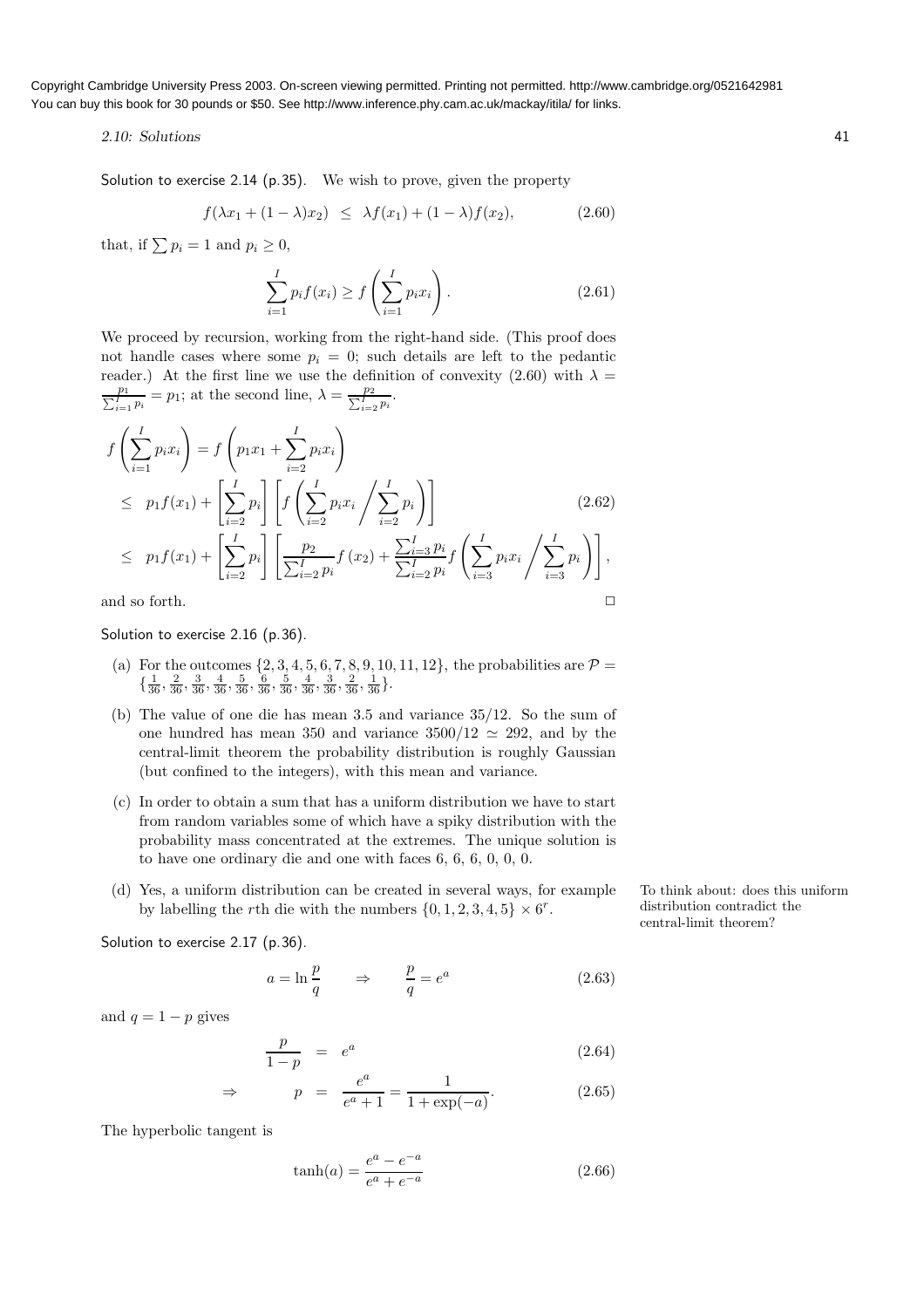42 2 Probability, Entropy, and Inference

so

$$
f(a) \equiv \frac{1}{1 + \exp(-a)} = \frac{1}{2} \left( \frac{1 - e^{-a}}{1 + e^{-a}} + 1 \right)
$$
  
= 
$$
\frac{1}{2} \left( \frac{e^{a/2} - e^{-a/2}}{e^{a/2} + e^{-a/2}} + 1 \right) = \frac{1}{2} (\tanh(a/2) + 1).
$$
 (2.67)

In the case  $b = \log_2 p/q$ , we can repeat steps (2.63–2.65), replacing e by 2, to obtain

$$
p = \frac{1}{1 + 2^{-b}}.\tag{2.68}
$$

Solution to exercise 2.18 (p.36).

$$
P(x \mid y) = \frac{P(y \mid x)P(x)}{P(y)} \tag{2.69}
$$

$$
\Rightarrow \frac{P(x=1|y)}{P(x=0|y)} = \frac{P(y|x=1)}{P(y|x=0)} \frac{P(x=1)}{P(x=0)}
$$
(2.70)

$$
\Rightarrow \log \frac{P(x=1|y)}{P(x=0|y)} = \log \frac{P(y|x=1)}{P(y|x=0)} + \log \frac{P(x=1)}{P(x=0)}.
$$
 (2.71)

Solution to exercise 2.19 (p.36). The conditional independence of  $d_1$  and  $d_2$ given  $x$  means

$$
P(x, d_1, d_2) = P(x)P(d_1 | x)P(d_2 | x).
$$
\n(2.72)

This gives a separation of the posterior probability ratio into a series of factors, one for each data point, times the prior probability ratio.

$$
\frac{P(x=1 | \{d_i\})}{P(x=0 | \{d_i\})} = \frac{P(\{d_i\} | x=1)}{P(\{d_i\} | x=0)} \frac{P(x=1)}{P(x=0)}
$$
\n(2.73)

$$
= \frac{P(d_1 | x=1)}{P(d_1 | x=0)} \frac{P(d_2 | x=1)}{P(d_2 | x=0)} \frac{P(x=1)}{P(x=0)}.
$$
 (2.74)

## Life in high-dimensional spaces

Solution to exercise 2.20 (p.37). The volume of a hypersphere of radius  $r$  in N dimensions is in fact  $\frac{1}{2}$ 

$$
V(r,N) = \frac{\pi^{N/2}}{(N/2)!}r^N,
$$
\n(2.75)

but you don't need to know this. For this question all that we need is the r-dependence,  $V(r, N) \propto r^N$ . So the fractional volume in  $(r - \epsilon, r)$  is

$$
\frac{r^N - (r - \epsilon)^N}{r^N} = 1 - \left(1 - \frac{\epsilon}{r}\right)^N.
$$
\n(2.76)

The fractional volumes in the shells for the required cases are:

| N.                                                              | 10 | 1000                     |
|-----------------------------------------------------------------|----|--------------------------|
| $\epsilon/r = 0.01$ 0.02 0.096<br>$\epsilon/r = 0.5$ 0.75 0.999 |    | 0.99996<br>$1-2^{-1000}$ |

Notice that no matter how small  $\epsilon$  is, for large enough N essentially all the probability mass is in the surface shell of thickness  $\epsilon$ .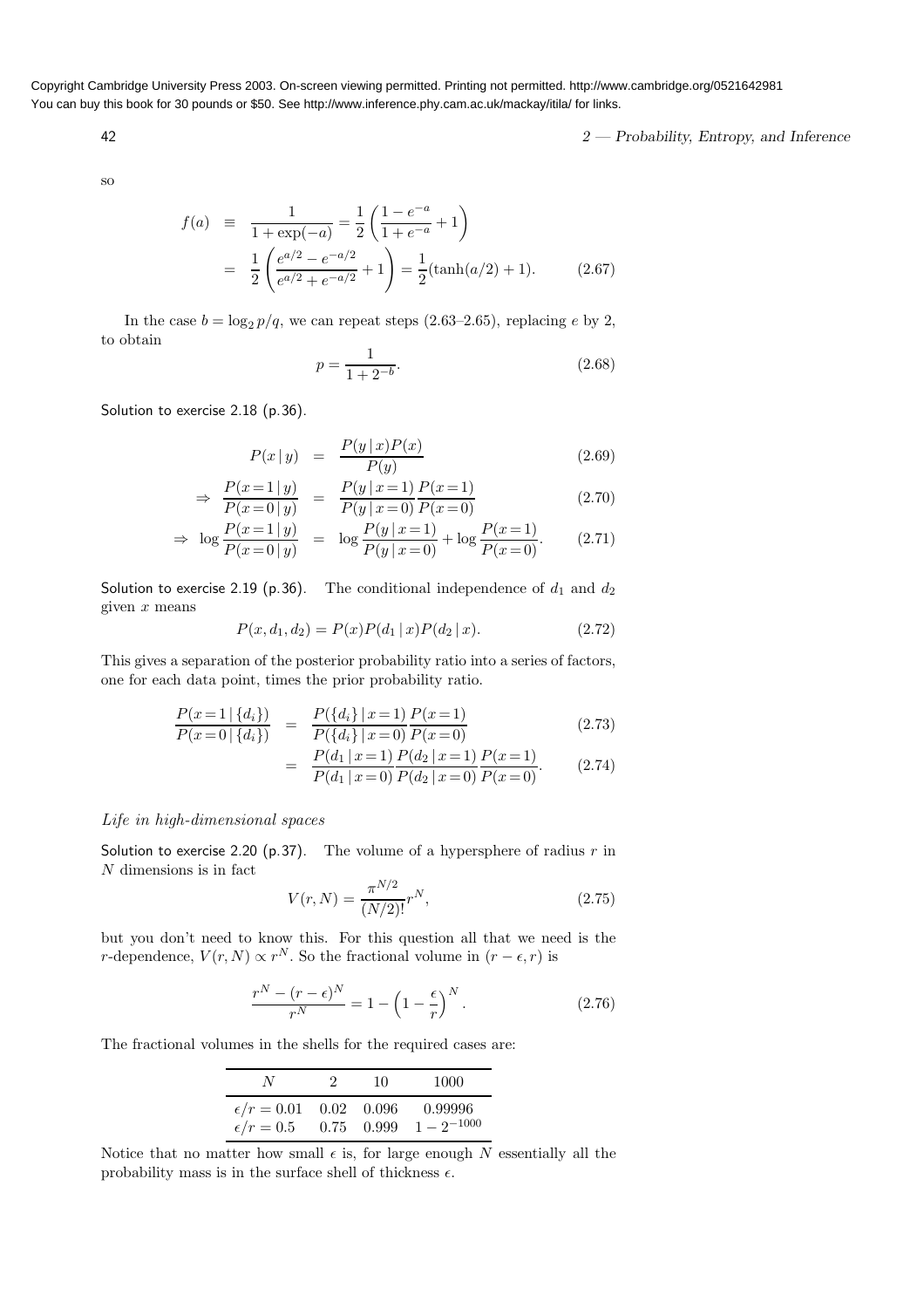2.10: Solutions 43

Solution to exercise 2.21 (p.37).  $p_a = 0.1$ ,  $p_b = 0.2$ ,  $p_c = 0.7$ .  $f(a) = 10$ ,  $f(b) = 5$ , and  $f(c) = 10/7$ .

$$
\mathcal{E}[f(x)] = 0.1 \times 10 + 0.2 \times 5 + 0.7 \times 10/7 = 3. \tag{2.77}
$$

For each x,  $f(x) = 1/P(x)$ , so

$$
\mathcal{E}[1/P(x)] = \mathcal{E}[f(x)] = 3.
$$
\n(2.78)

Solution to exercise 2.22 (p.37). For general  $X$ ,

$$
\mathcal{E}\left[1/P(x)\right] = \sum_{x \in \mathcal{A}_X} P(x)1/P(x) = \sum_{x \in \mathcal{A}_X} 1 = |\mathcal{A}_X|.
$$
 (2.79)

Solution to exercise 2.23 (p.37).  $p_a = 0.1$ ,  $p_b = 0.2$ ,  $p_c = 0.7$ .  $q(a) = 0$ ,  $q(b) = 1$ , and  $g(c) = 0$ .

$$
\mathcal{E}\left[g(x)\right] = p_b = 0.2.\tag{2.80}
$$

Solution to exercise 2.24 (p.37).

$$
P(P(x) \in [0.15, 0.5]) = p_b = 0.2. \tag{2.81}
$$

$$
P\left(\left|\log\frac{P(x)}{0.2}\right| > 0.05\right) = p_a + p_c = 0.8.\tag{2.82}
$$

Solution to exercise 2.25 (p.37). This type of question can be approached in two ways: either by differentiating the function to be maximized, finding the maximum, and proving it is a global maximum; this strategy is somewhat risky since it is possible for the maximum of a function to be at the boundary of the space, at a place where the derivative is not zero. Alternatively, a carefully chosen inequality can establish the answer. The second method is much neater.

Proof by differentiation (not the recommended method). Since it is slightly easier to differentiate  $\ln 1/p$  than  $\log_2 1/p$ , we temporarily define  $H(X)$  to be measured using natural logarithms, thus scaling it down by a factor of  $\log_2 e$ .

$$
H(X) = \sum_{i} p_i \ln \frac{1}{p_i} \tag{2.83}
$$

$$
\frac{\partial H(X)}{\partial p_i} = \ln \frac{1}{p_i} - 1 \tag{2.84}
$$

we maximize subject to the constraint  $\sum_i p_i = 1$  which can be enforced with a Lagrange multiplier:

$$
G(\mathbf{p}) \equiv H(X) + \lambda \left(\sum_{i} p_i - 1\right) \tag{2.85}
$$

$$
\frac{\partial G(\mathbf{p})}{\partial p_i} = \ln \frac{1}{p_i} - 1 + \lambda. \tag{2.86}
$$

At a maximum,

$$
\ln \frac{1}{p_i} - 1 + \lambda = 0 \tag{2.87}
$$

$$
\Rightarrow \ln \frac{1}{p_i} = 1 - \lambda, \tag{2.88}
$$

so all the  $p_i$  are equal. That this extremum is indeed a maximum is established by finding the curvature:  $\alpha$ 

$$
\frac{\partial^2 G(\mathbf{p})}{\partial p_i \partial p_j} = -\frac{1}{p_i} \delta_{ij},\tag{2.89}
$$

which is negative definite.  $\Box$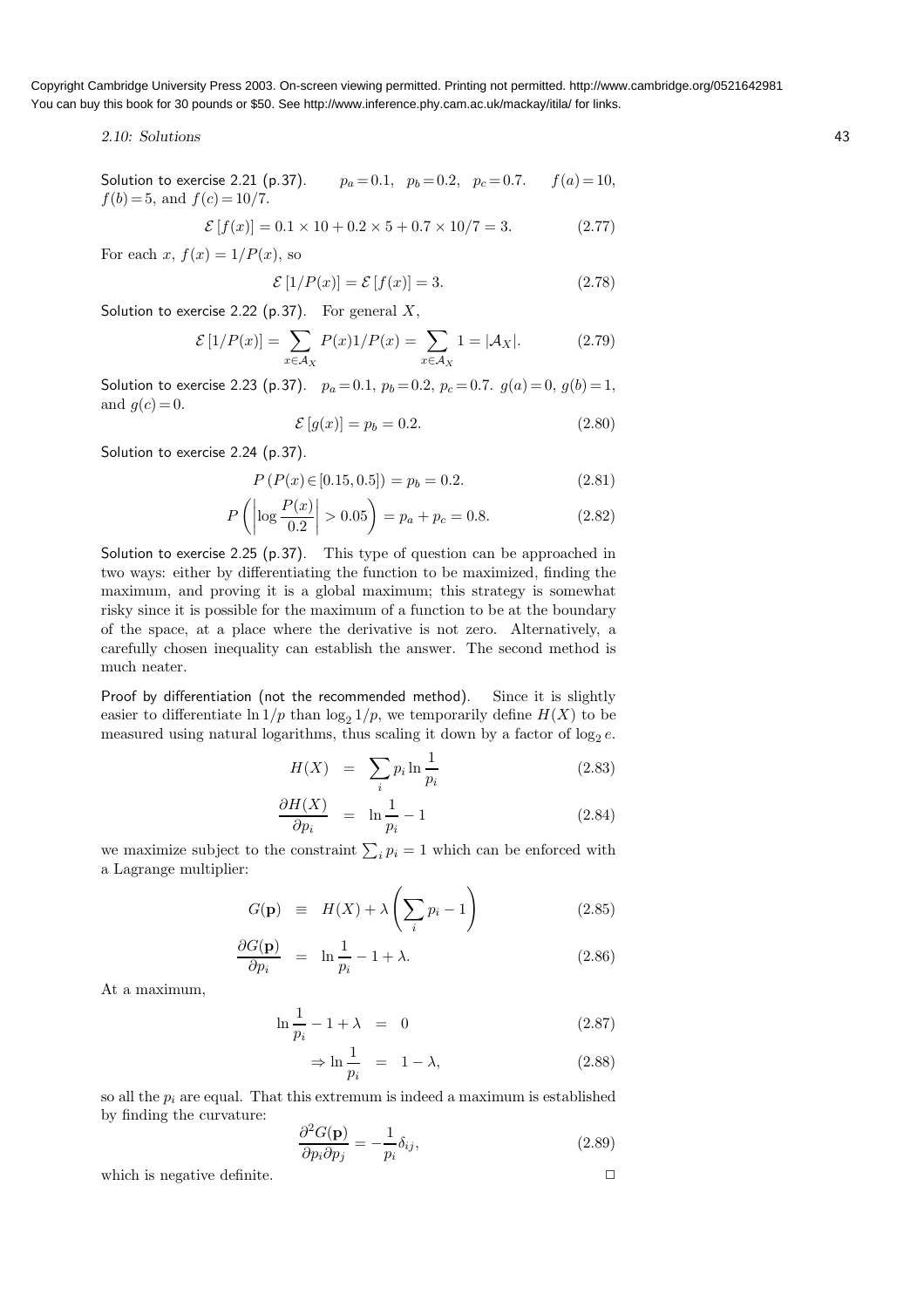44 2 — Probability, Entropy, and Inference

Proof using Jensen's inequality (recommended method). First a reminder of the inequality.

If f is a convex  $\smile$  function and x is a random variable then:

$$
\mathcal{E}[f(x)] \ge f(\mathcal{E}[x]).
$$

If f is strictly convex  $\smile$  and  $\mathcal{E}[f(x)] = f(\mathcal{E}[x])$ , then the random variable  $x$  is a constant (with probability 1).

The secret of a proof using Jensen's inequality is to choose the right function and the right random variable. We could define

$$
f(u) = \log \frac{1}{u} = -\log u \tag{2.90}
$$

(which is a convex function) and think of  $H(X) = \sum p_i \log \frac{1}{p_i}$  as the mean of  $f(u)$  where  $u = P(x)$ , but this would not get us there – it would give us an inequality in the wrong direction. If instead we define

$$
u = 1/P(x) \tag{2.91}
$$

then we find:

$$
H(X) = -\mathcal{E}[f(1/P(x))] \le -f(\mathcal{E}[1/P(x)]); \tag{2.92}
$$

now we know from exercise 2.22 (p.37) that  $\mathcal{E}[1/P(x)] = |\mathcal{A}_X|$ , so

$$
H(X) \le -f(|\mathcal{A}_X|) = \log |\mathcal{A}_X|.
$$
\n(2.93)

Equality holds only if the random variable  $u = 1/P(x)$  is a constant, which means  $P(x)$  is a constant for all x.  $\square$ 

Solution to exercise 2.26 (p.37).

$$
D_{\text{KL}}(P||Q) = \sum_{x} P(x) \log \frac{P(x)}{Q(x)}.\tag{2.94}
$$

We prove Gibbs' inequality using Jensen's inequality. Let  $f(u) = \log 1/u$  and  $u = \frac{Q(x)}{P(x)}$  $\frac{Q(x)}{P(x)}$ . Then

$$
D_{\text{KL}}(P||Q) = \mathcal{E}[f(Q(x)/P(x))]
$$
\n(2.95)

$$
\geq f\left(\sum_{x} P(x) \frac{Q(x)}{P(x)}\right) = \log\left(\frac{1}{\sum_{x} Q(x)}\right) = 0, \quad (2.96)
$$

with equality only if  $u = \frac{Q(x)}{P(x)}$  $\frac{Q(x)}{P(x)}$  is a constant, that is, if  $Q(x) = P(x)$ .  $\Box$ 

Second solution. In the above proof the expectations were with respect to the probability distribution  $P(x)$ . A second solution method uses Jensen's inequality with  $Q(x)$  instead. We define  $f(u) = u \log u$  and let  $u = \frac{P(x)}{Q(x)}$  $rac{F(x)}{Q(x)}$ . Then

$$
D_{\text{KL}}(P||Q) = \sum_{x} Q(x) \frac{P(x)}{Q(x)} \log \frac{P(x)}{Q(x)} = \sum_{x} Q(x) f\left(\frac{P(x)}{Q(x)}\right) (2.97)
$$

$$
\geq f\left(\sum_{x} Q(x) \frac{P(x)}{Q(x)}\right) = f(1) = 0,\tag{2.98}
$$

with equality only if  $u = \frac{P(x)}{Q(x)}$  $\frac{P(x)}{Q(x)}$  is a constant, that is, if  $Q(x) = P(x)$ .  $\Box$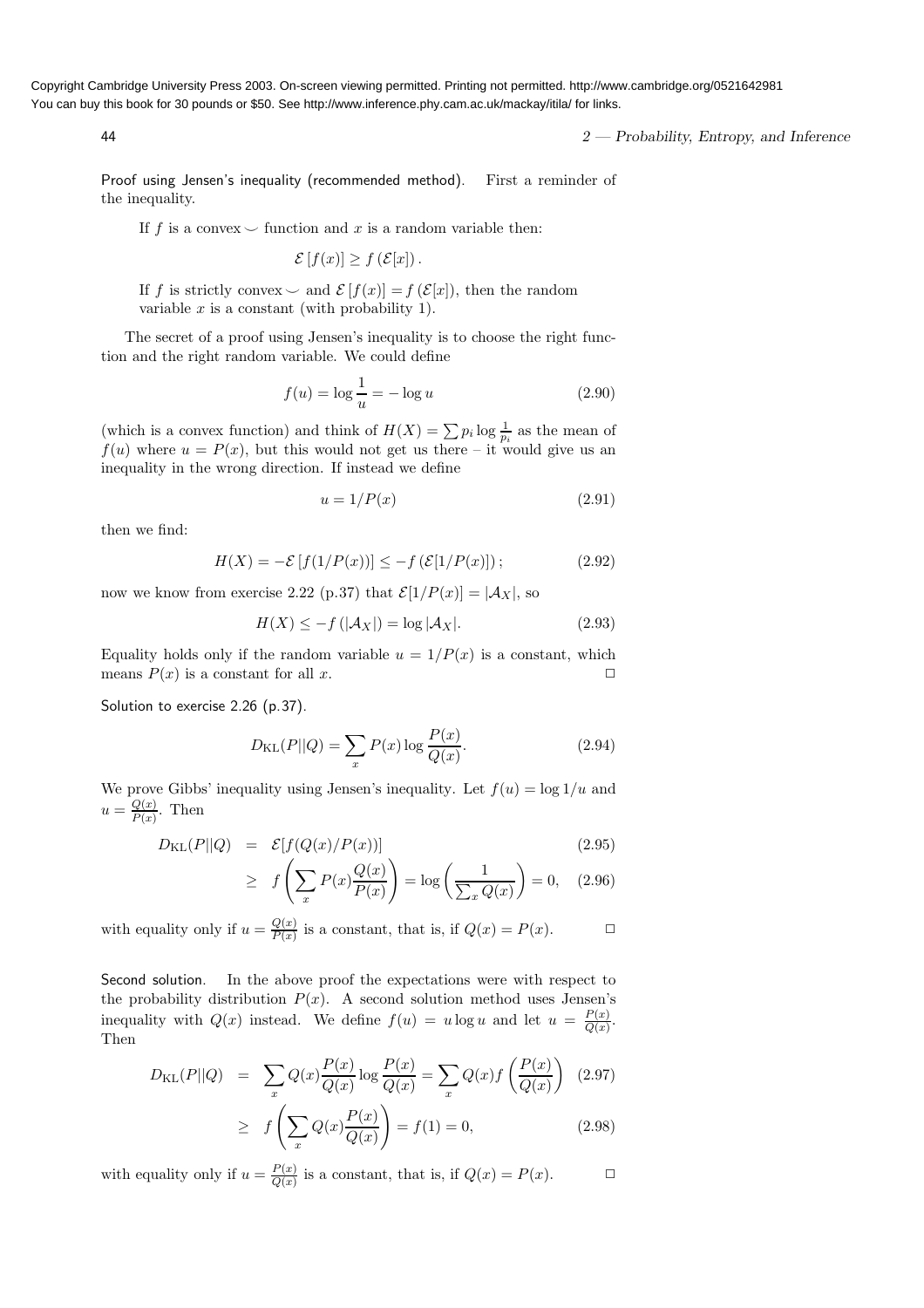2.10: Solutions 45

Solution to exercise 2.28 (p.38).

$$
H(X) = H_2(f) + fH_2(g) + (1 - f)H_2(h).
$$
\n(2.99)

Solution to exercise 2.29 (p.38). The probability that there are  $x-1$  tails and then one head (so we get the first head on the xth toss) is

$$
P(x) = (1 - f)^{x - 1} f.
$$
\n(2.100)

If the first toss is a tail, the probability distribution for the future looks just like it did before we made the first toss. Thus we have a recursive expression for the entropy:

$$
H(X) = H_2(f) + (1 - f)H(X).
$$
\n(2.101)

Rearranging,

$$
H(X) = H_2(f)/f.
$$
 (2.102)

Solution to exercise 2.34 (p.38). The probability of the number of tails  $t$  is

$$
P(t) = \left(\frac{1}{2}\right)^t \frac{1}{2} \text{ for } t \ge 0.
$$
 (2.103)

The expected number of heads is 1, by definition of the problem. The expected number of tails is

$$
\mathcal{E}[t] = \sum_{t=0}^{\infty} t\left(\frac{1}{2}\right)^t \frac{1}{2},\tag{2.104}
$$

which may be shown to be 1 in a variety of ways. For example, since the situation after one tail is thrown is equivalent to the opening situation, we can write down the recurrence relation

$$
\mathcal{E}[t] = \frac{1}{2}(1 + \mathcal{E}[t]) + \frac{1}{2}0 \Rightarrow \mathcal{E}[t] = 1.
$$
 (2.105)

The probability distribution of the 'estimator'  $\hat{f} = 1/(1 + t)$ , given that  $f = 1/2$ , is plotted in figure 2.12. The probability of  $\hat{f}$  is simply the probability of the corresponding value of  $t$ .

Solution to exercise 2.35 (p.38).

(a) The mean number of rolls from one six to the next six is six (assuming we start counting rolls after the first of the two sixes). The probability that the next six occurs on the rth roll is the probability of not getting a six for  $r - 1$  rolls multiplied by the probability of then getting a six:

$$
P(r_1 = r) = \left(\frac{5}{6}\right)^{r-1} \frac{1}{6}, \text{ for } r \in \{1, 2, 3, \ldots\}.
$$
 (2.106)

This probability distribution of the number of rolls,  $r$ , may be called an exponential distribution, since

$$
P(r_1 = r) = e^{-\alpha r}/Z,
$$
\n(2.107)

where  $\alpha = \ln(6/5)$ , and Z is a normalizing constant.

- (b) The mean number of rolls from the clock until the next six is six.
- (c) The mean number of rolls, going back in time, until the most recent six is six.



Figure 2.12. The probability distribution of the estimator  $\hat{f} = 1/(1 + t)$ , given that  $f = 1/2$ .